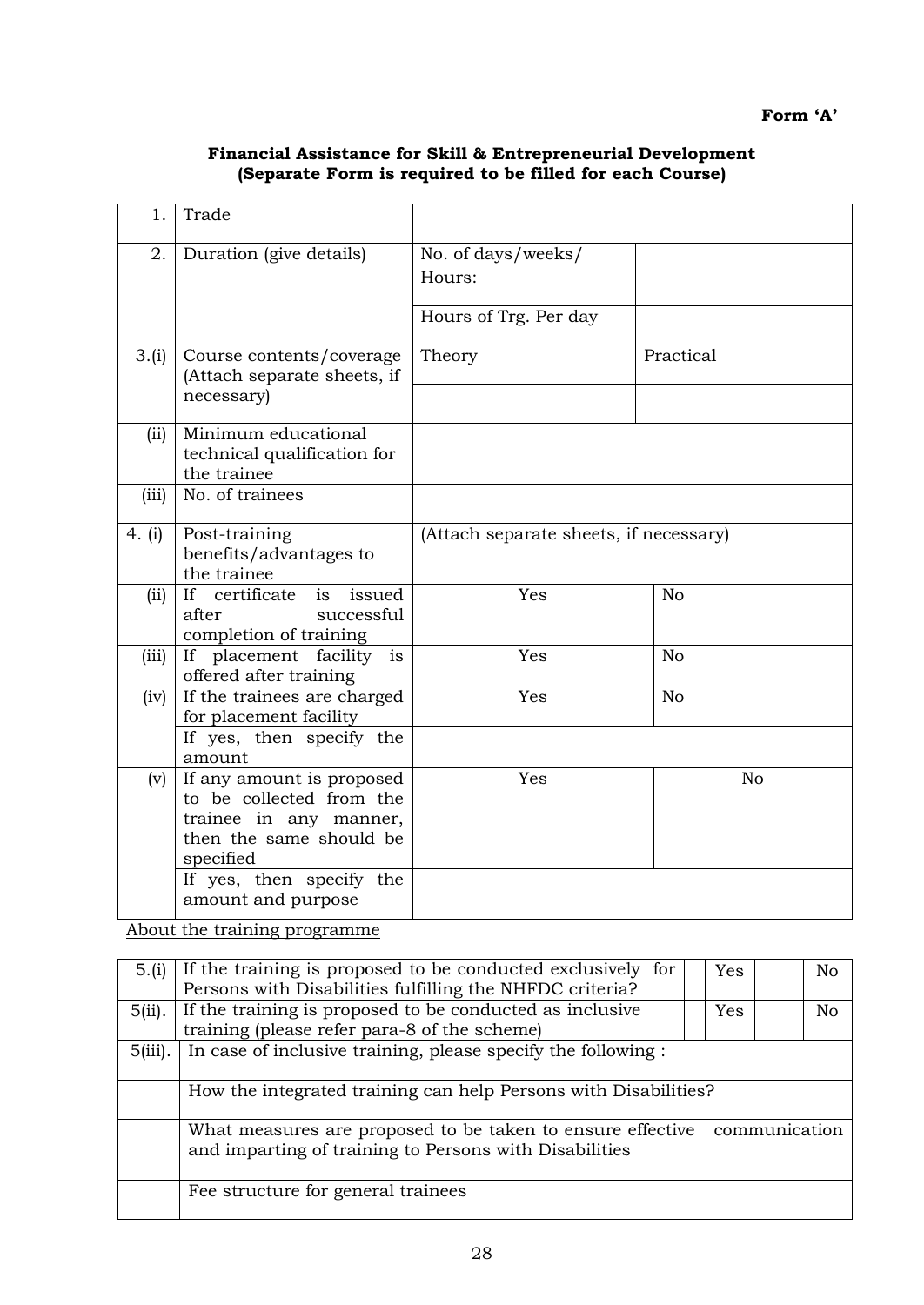| 6.            | Recognition                                                                                                              |                                                                                                                                                                                                                                                 |                |             |  |
|---------------|--------------------------------------------------------------------------------------------------------------------------|-------------------------------------------------------------------------------------------------------------------------------------------------------------------------------------------------------------------------------------------------|----------------|-------------|--|
| (i)           | If the proposed training<br>programme is recognized                                                                      | Yes                                                                                                                                                                                                                                             | N <sub>o</sub> |             |  |
|               | If yes, then please state<br>of<br>the<br>the<br>name<br>recognizing authority                                           |                                                                                                                                                                                                                                                 |                |             |  |
| 7.            | Venue of training<br>(give complete address)                                                                             |                                                                                                                                                                                                                                                 |                |             |  |
| 8.            | residential/hostel<br>Yes<br>If<br>facilities<br>be<br>are<br>to<br>provided to the trainees<br>during training period   |                                                                                                                                                                                                                                                 |                | No          |  |
|               |                                                                                                                          | If yes, please provide details of such facility.                                                                                                                                                                                                |                |             |  |
| 9.            | identifying<br>Mode<br>of<br>trainees                                                                                    | It is suggested that the mode of identifying<br>trainees should be clearly specified. The process<br>should be transparent and logical. The trainees<br>should fulfill the eligibility criteria prescribed for<br>availing the loan from NHFDC. |                |             |  |
| 10.           | Name, address & contact<br>no. of course co-ordinator                                                                    | Office:                                                                                                                                                                                                                                         |                | Resi.:      |  |
| 11.           | Fixed cost (please specify) – Not to be borne by NHFDC                                                                   |                                                                                                                                                                                                                                                 |                |             |  |
| S1            | Particulars                                                                                                              |                                                                                                                                                                                                                                                 |                | Amt. in Rs. |  |
|               | Separate<br>sheets<br>may<br>annexure, if required.                                                                      | attached<br>be<br>as                                                                                                                                                                                                                            |                |             |  |
|               | Total                                                                                                                    |                                                                                                                                                                                                                                                 |                |             |  |
| 12.           | Variable cost (Please Specify) - Separate sheets may be attached, if required.                                           |                                                                                                                                                                                                                                                 |                |             |  |
| S1            | Particulars                                                                                                              |                                                                                                                                                                                                                                                 |                | Amt. in Rs. |  |
| $\mathbf{i}$  | Instructor's salary/honorarium                                                                                           |                                                                                                                                                                                                                                                 |                |             |  |
| $\mathbf{ii}$ | Cost of training material/raw material                                                                                   |                                                                                                                                                                                                                                                 |                |             |  |
| iii)          | Tools/Kits for trainees                                                                                                  |                                                                                                                                                                                                                                                 |                |             |  |
| iv)           | Study material                                                                                                           |                                                                                                                                                                                                                                                 |                |             |  |
| $\mathbf{v})$ | Stipend                                                                                                                  |                                                                                                                                                                                                                                                 |                |             |  |
| vi)           | Transportation                                                                                                           |                                                                                                                                                                                                                                                 |                |             |  |
| vii)          | Course fees                                                                                                              |                                                                                                                                                                                                                                                 |                |             |  |
| viii)         | Advertisement exp.(please note that the name<br>of NHFDC is to be stated as principal sponsor<br>of training programme.) |                                                                                                                                                                                                                                                 |                |             |  |
| ix)           | Any other expenditure (Please Specify)                                                                                   |                                                                                                                                                                                                                                                 |                |             |  |
|               | Total                                                                                                                    |                                                                                                                                                                                                                                                 |                |             |  |
|               | Total cost $(11+12)$                                                                                                     |                                                                                                                                                                                                                                                 |                |             |  |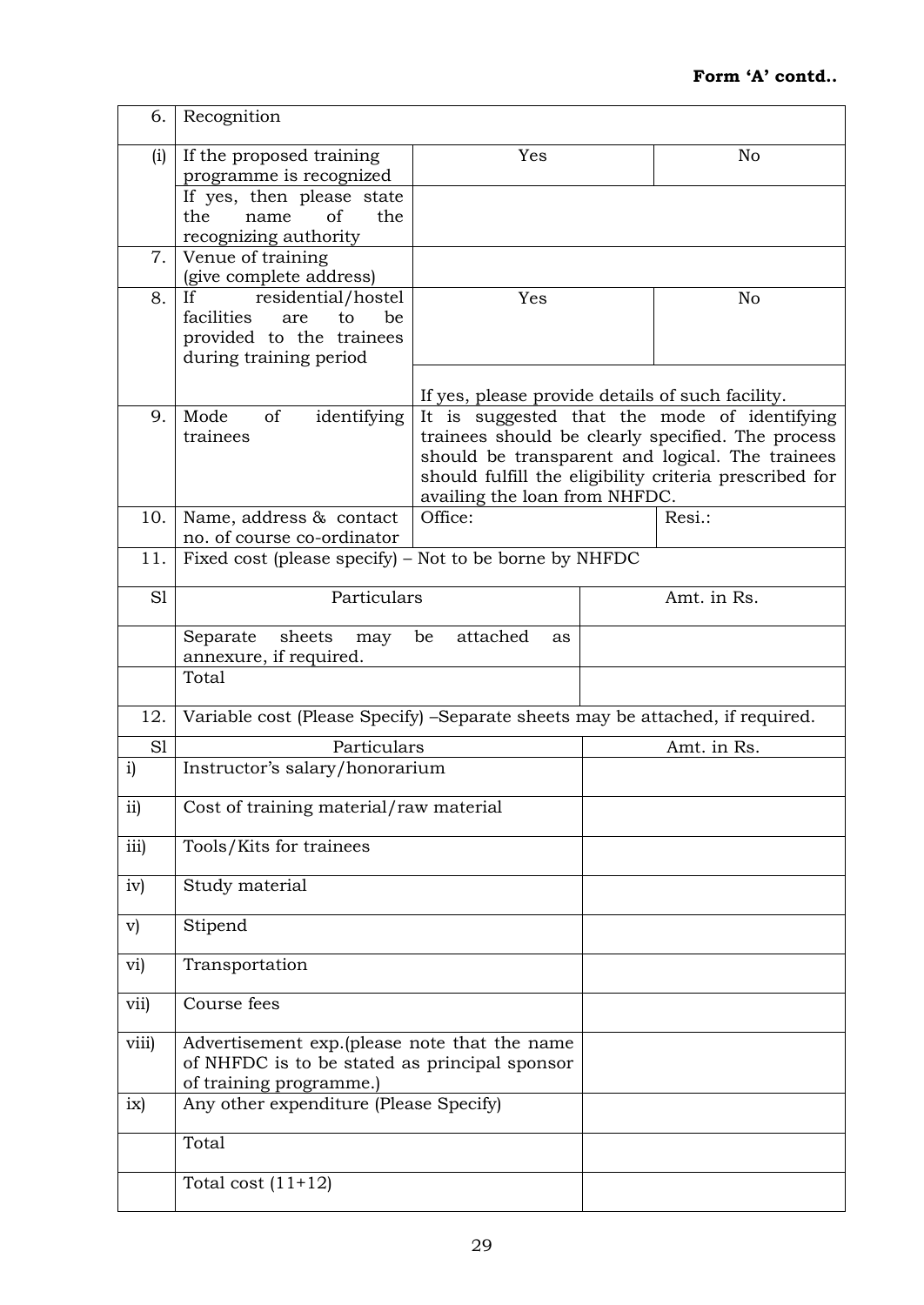## Undertaking :

I, \_\_\_\_\_\_\_\_\_\_\_\_\_\_\_\_\_\_\_\_\_\_\_\_\_\_\_ (name, designation) of \_\_\_\_\_\_\_\_\_\_\_\_\_\_\_\_(name of the proposer organization) do hereby undertake that:

- i) Financial assistance sanctioned/to be sanctioned by National Handicapped Finance and Development Corporation (NHFDC) would be utilised for the purpose for which the same is/to be sanctioned. If any misappropriation of the amount is found at any point of time, the entire amount will be refunded to NHFDC with penal interest  $\omega$  18% per annum notwithstanding other course of actions available to NHFDC.
- ii) That necessary arrangement shall be made for imparting training to the trainees taking into account the nature of disability. Requisite infrastructure and facility would be provided for barrier free accessibility.

Place: \_\_\_\_\_\_\_\_\_\_\_\_\_\_\_\_\_\_\_\_\_

Date: Signature Signature

 $($ 

Name in full

Designation:

With official Seal

**Note**: In the case of a proposal submitted by State Channelising Agency, this form is required to be signed by the CEO/Managing Director of the State Channelising Agency.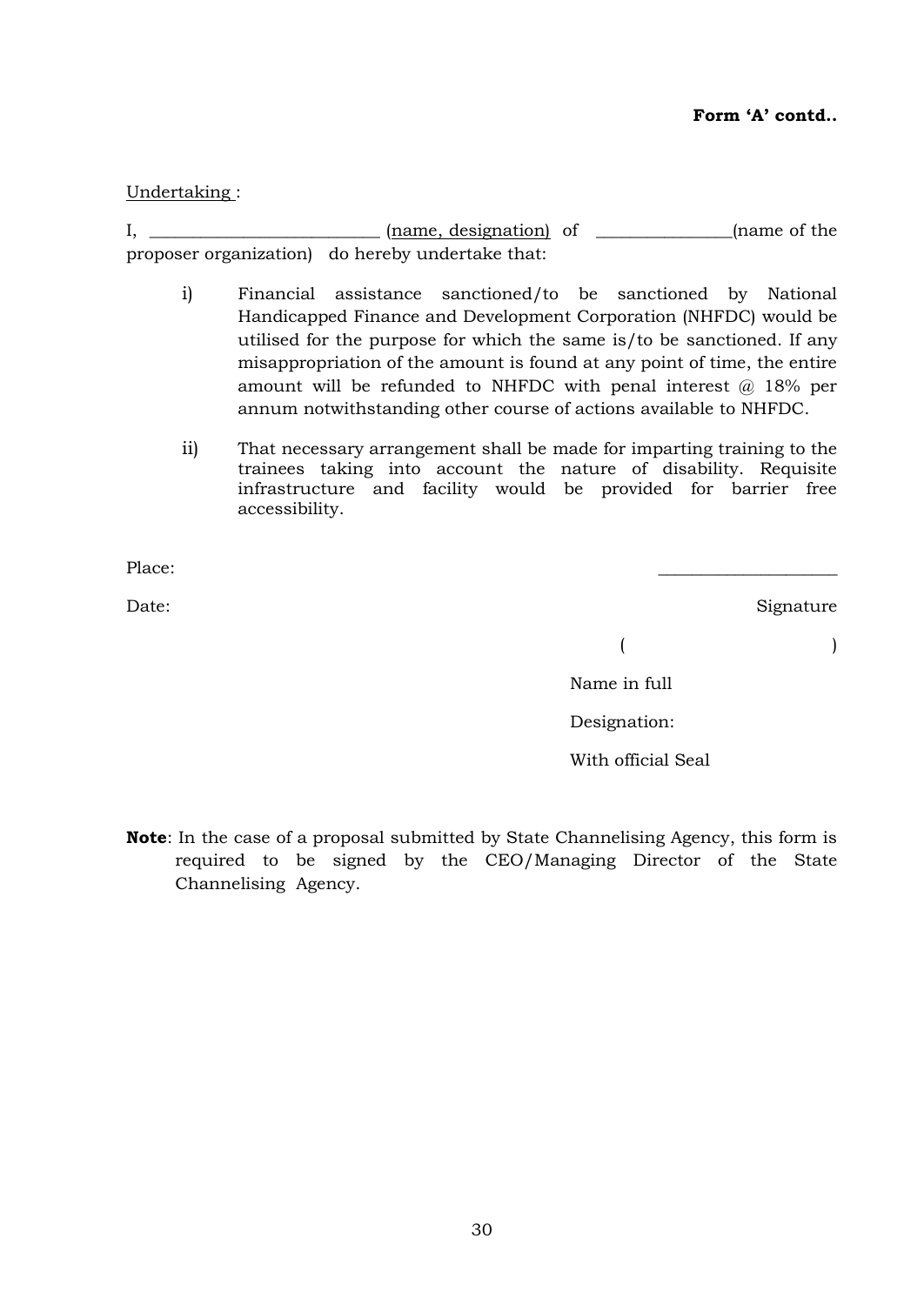| 1.             | Name of the training institute                   |                                                                                              |                |     |            |                |    |
|----------------|--------------------------------------------------|----------------------------------------------------------------------------------------------|----------------|-----|------------|----------------|----|
| 2.             | Address of the regd. Office                      |                                                                                              |                |     |            |                |    |
| 3.             | Telephone No. & Fax No.                          |                                                                                              |                |     |            |                |    |
| $\overline{4}$ | Website                                          |                                                                                              |                |     |            |                |    |
| 5.             | E. Mail                                          |                                                                                              |                |     |            |                |    |
| 6.(i)          |                                                  | CEO/Head of the training institute                                                           |                |     |            |                |    |
| (ii)           | Phone                                            |                                                                                              |                |     |            |                |    |
| (iii)          | Mobile                                           |                                                                                              |                |     |            |                |    |
| 7.(i)          | Total no. of staff                               |                                                                                              |                |     |            |                |    |
| (ii)           | Technical                                        |                                                                                              |                |     |            |                |    |
| (iii)          | Non-technical                                    |                                                                                              |                |     |            |                |    |
| 8.(i)          | Year of establishment                            |                                                                                              |                |     |            |                |    |
| (ii)           |                                                  | Years' exp. in imparting training                                                            |                |     |            |                |    |
| (iii)          | Infrastructure<br>separate sheets, if required   | (give details of facilities available) Attach                                                |                |     |            |                |    |
| (iv)           | Any other facilities available<br>(Give Details) | Attach separate sheets, if required                                                          |                |     |            |                |    |
| 9.(i)          |                                                  | Training imparted in the last three years                                                    |                |     |            |                |    |
|                |                                                  |                                                                                              |                |     |            |                |    |
| S1.            | Financial year                                   |                                                                                              |                | No. | of<br>trg. | No.            | of |
|                |                                                  |                                                                                              |                |     | programmes | trainees       |    |
| I.             |                                                  |                                                                                              | $\ddot{\cdot}$ |     |            |                |    |
| II.            |                                                  |                                                                                              |                |     |            |                |    |
| III.           |                                                  |                                                                                              | $\bullet$      |     |            |                |    |
| 10.            | (Give details)                                   | Trades in which the organization specialises in imparting training                           |                |     |            |                |    |
| 11.            | with Disabilities in the past                    | If the organisation has trained Persons                                                      |                | Yes |            | N <sub>o</sub> |    |
|                |                                                  | If Yes, then please furnish the following details as under:                                  |                |     |            |                |    |
| (i)            |                                                  | Trade in which training was imparted                                                         | $\ddot{\cdot}$ |     |            |                |    |
| (ii)           |                                                  | Whether inclusive / special training                                                         |                |     |            |                |    |
| (iii)          |                                                  | If inclusive training, then please state                                                     |                |     |            |                |    |
| (iv)           | Total trainees in the batch                      |                                                                                              |                |     |            |                |    |
| (v)            |                                                  | No. of Persons with Disabilities trained                                                     |                |     |            |                |    |
| (vi)           | <b>OH</b>                                        | Category wise break-up of Persons with Disabilities trained in last 3 Years<br><b>SPEECH</b> | <b>VH</b>      |     |            | MR             |    |